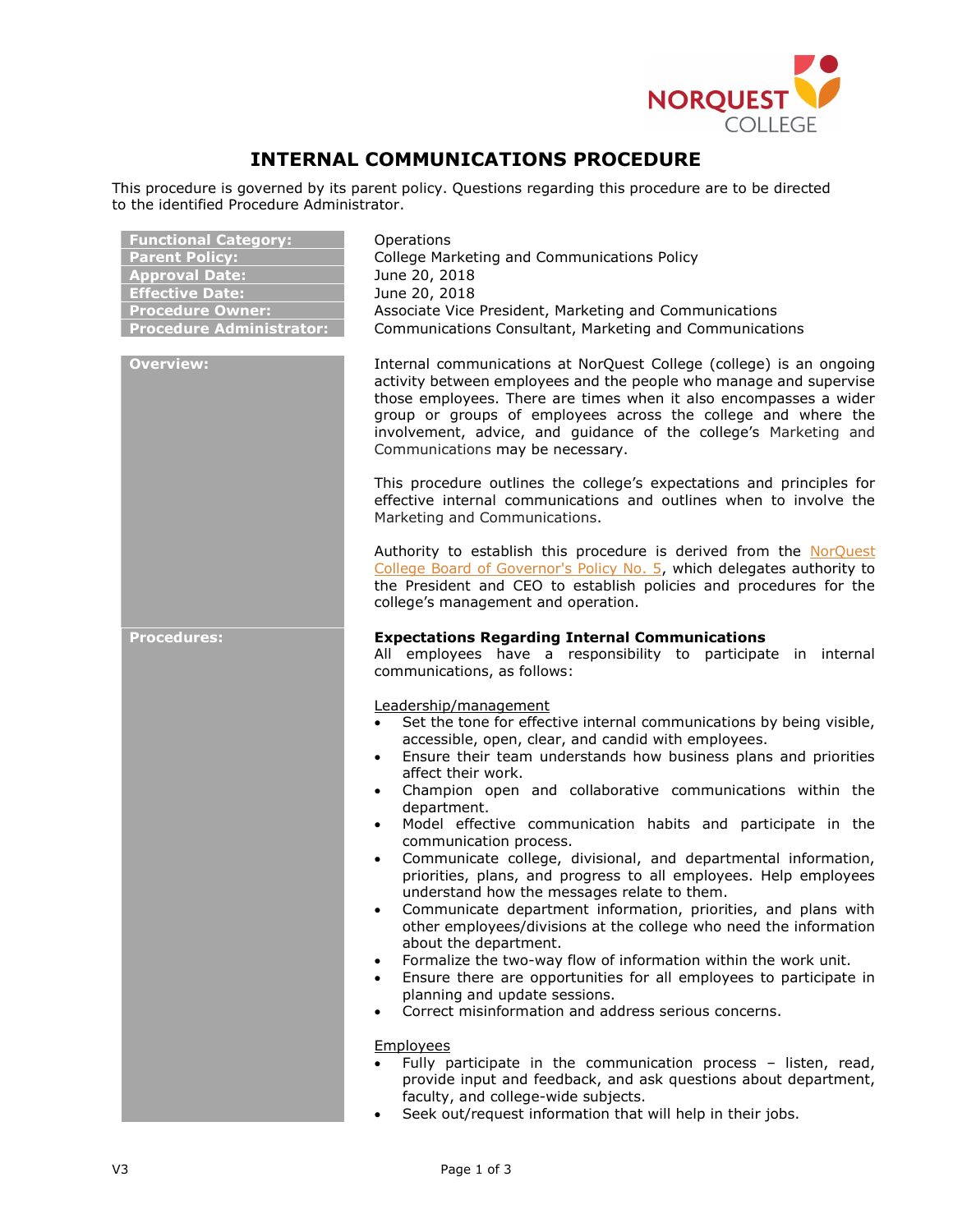

 Assess and develop their communication skills and participate in training for success.

## Marketing and Communications

Internal communications is a shared responsibility amongst all college employees and divisions. The Marketing and Communications is available to provide guidance and resources to support internal communications when:

- Significant changes to college programs, services, organization structure, employee jobs and/or employee pay, benefits, or working conditions are being considered or planned.
- There is an internal issue within an area of the college that is sensitive and/or of potential personal concern to even a small number of employees.
- There is an internal issue within an area of the college that is sensitive and/or of potential interest or concern to external stakeholders, clients, or the general public.
- Information is going to be provided to all employees.

Note: The Marketing and Communications is not responsible for student communications. Student communications should be coordinated with the Office of the Registrar.

For specific, college-wide activities, the Marketing and Communications can:

- Provide strategic planning advice and leadership on corporate and operational internal communications matters.
- Support college leadership in their roles as champions of open and collaborative internal communications.
- Assist in identifying key audiences.
- Help develop mechanisms and tools to enhance communication with all employees in support of business priorities, strategies, and processes.
- Develop corporate messages and plans for distribution on collegewide issues.
- Support the development of internal communication skills and tools.

## Principles for Successful Internal Communications

Solid, results-oriented, integrated internal communication support improves individual employee performance, employee retention, and the overall performance of an organization. The following principles contribute considerably to the success and effectiveness of internal communications programs and activities:

#### Effective internal communications starts at the top

Senior leaders of an organization must model excellence in internal communications for any internal communications to be successful.

#### Face-to-Face communications is a priority

Despite the move to greater use of electronic communications, employees consistently rate face-to-face, direct communications among the most preferred and most effective methods of internal communications. Successful internal communications are based on a foundation of formal and informal, structured and unstructured face-toface communications at all levels in the organization.